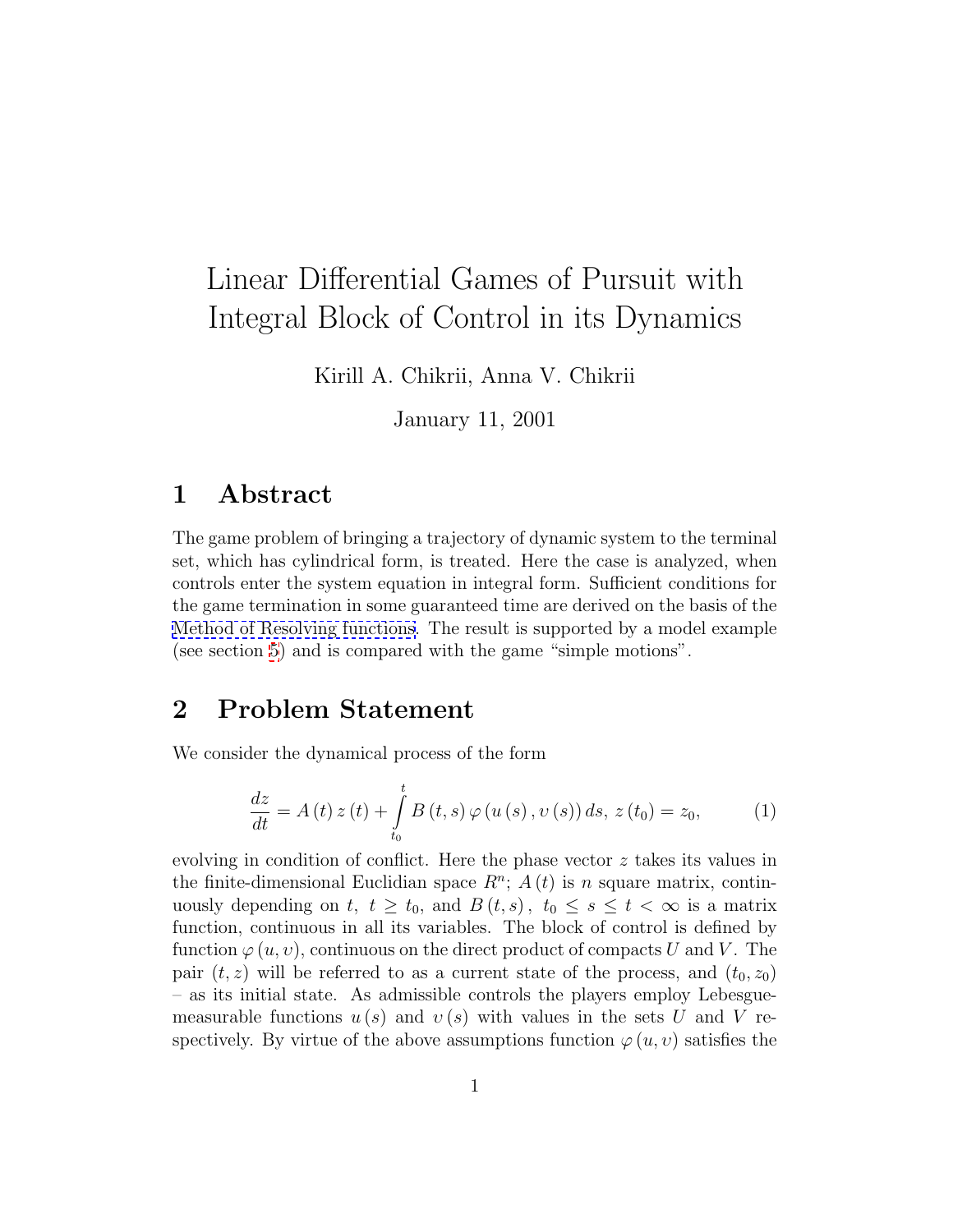condition on superpositional measurability and  $\psi(s) = \varphi(u(s), v(s))$  is a bounded measurable function.

In addition, the terminal set, having cylindrical form, is given:

<span id="page-1-0"></span>
$$
M^* = M_0 + M,\t\t(2)
$$

Here  $M_0$  is a linear subspace in  $R^n$  and M is a convex compact from L, which is the orthogonal complement to  $M_0$  in  $\mathbb{R}^n$ .

One can easy see that in the case  $B(t, s) = \delta(t - s) E$ , where  $\delta(t - s)$ isδ-function and E is a unit matrix, the conflict-controlled process  $(1), (2)$  $(1), (2)$ reduces to ordinary differentional game[[1,](#page-5-0) [2,](#page-5-1) [3\]](#page-5-2).

We study the problem of bringing a trajectory of system [\(1](#page-0-0)) to the terminal set  $(2)$  in a some guaranteed time. In so doing, the first player  $(u)$ employs quasi-strategies, that is, at each current instant of time he constructs his control in the form

$$
u\left(t\right) = u\left(t_0, z_0, v_t\left(\cdot\right)\right),
$$

where $v_t(\cdot) = \{v(s) : s \in [t_0, t]\},$  for any control v of the second player [[1,](#page-5-0) [2](#page-5-1), [3\]](#page-5-2).

#### 3 Lemma

For any chosen admissible controls of the players solution of system([1\)](#page-0-0) may be presented in the form

<span id="page-1-1"></span>
$$
z(t) = \Phi(t, t_0) z_0 + \int_{t_0}^t C(t, s) \varphi(u(s), v(s)) ds,
$$
 (3)

where  $C(t,s) = \int_0^t$  $\int_s \Phi(t, \tau) B(\tau, s) d\tau$ , and  $\Phi(t, t_0)$  is the fundamental matrix of homogeneous system [\(1](#page-0-0)).

*Proof.* From formula Cauchy  $[1]$  as applied to system  $(1)$  it follows

$$
z(t) = \Phi(t, t_0) z_0 + \int_{t_0}^t \Phi(t, \tau) \int_{t_0}^{\tau} B(\tau, s) \varphi(u(s), v(s)) ds d\tau.
$$

Then, using Fubini theorem [\[4](#page-5-3)] we have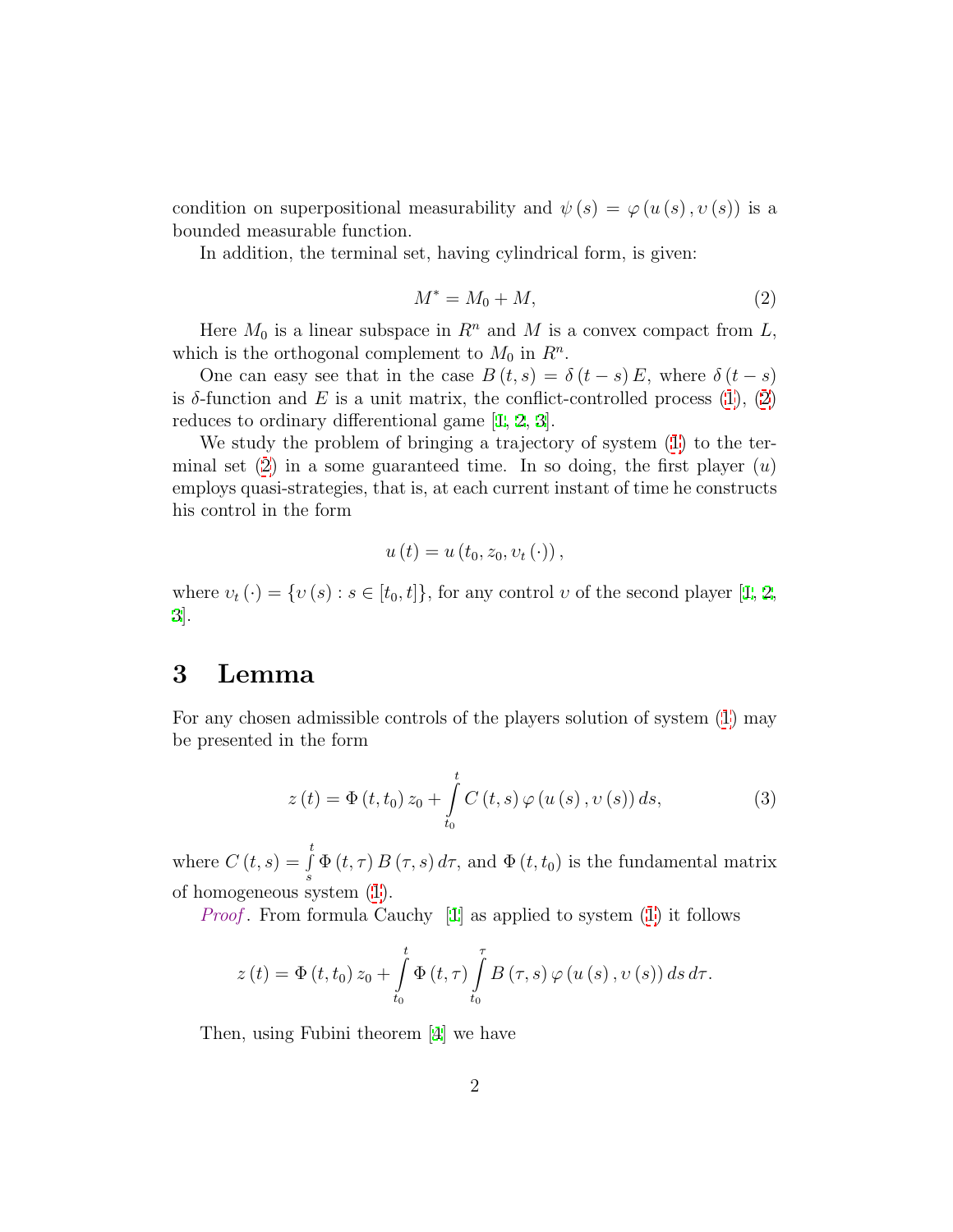$$
z(t) = \Phi(t, t_0) z_0 + \int_{t_0}^t \left( \int_s^t \Phi(t, \tau) B(\tau, s) d\tau \right) \varphi(u(s), v(s)) ds,
$$

whence follows formula([3\)](#page-1-1).

Denote by  $\pi$  the orthoprojector, acting from  $R^n$  onto L. Let us study the set-valued mappings

$$
W(t, s, v) = \pi C(t, s) \varphi (U, v),
$$

$$
W(t,s) = \bigcap_{v \in V} W(t,s,v),
$$

where  $\varphi(U, v) = {\varphi(u, v) : u \in U}, t \ge s \ge t_0, v \in V.$ 

In the sequel, Pontryagin's condition is assumed to hold

<span id="page-2-0"></span>
$$
W(t,s) \neq \emptyset \quad \forall (t,s) \in \Delta = \{(t,s) : t_0 \le s \le t < \infty\}.
$$
 (4)

By virtue of the assumptions on parameters of process [\(1\)](#page-0-0), [\(2](#page-1-0)) and con-dition([4](#page-2-0)) the mapping  $W(t, s)$  has at least a single measurable selection  $\gamma(t,s)$ [[5\]](#page-5-4). Fix it and set

$$
\xi(t, z, \gamma(t, \cdot)) = \pi \Phi(t, t_0) z + \int_{t_0}^t \gamma(t, s) ds.
$$

Let us introduce the resolving function by the formula

<span id="page-2-2"></span>
$$
\alpha(t, s, z, v, \gamma(t, \cdot)) = \sup \{ \alpha \ge 0 : [W(t, s, v) - \gamma(t, s)] \cap \Omega[M - \xi(t, z, \gamma(t, \cdot))] \neq \emptyset \},
$$
\n
$$
(5)
$$

Define the set-valued mapping

<span id="page-2-1"></span>
$$
T(t_0, z, \gamma(\cdot, \cdot)) = \left\{ t \ge t_0 : \int_{t_0}^t \inf_{v \in V} \alpha(t, s, z, v, \gamma(t, \cdot)) ds \ge 1 \right\}.
$$
 (6)

The properties of similar functions are thoroughly studied in[[3\]](#page-5-2). We only note that  $T(t_0, z, \gamma(\cdot, \cdot)) = \emptyset$ , if inequality in [\(6\)](#page-2-1) fails for finite  $t \geq t_0$ .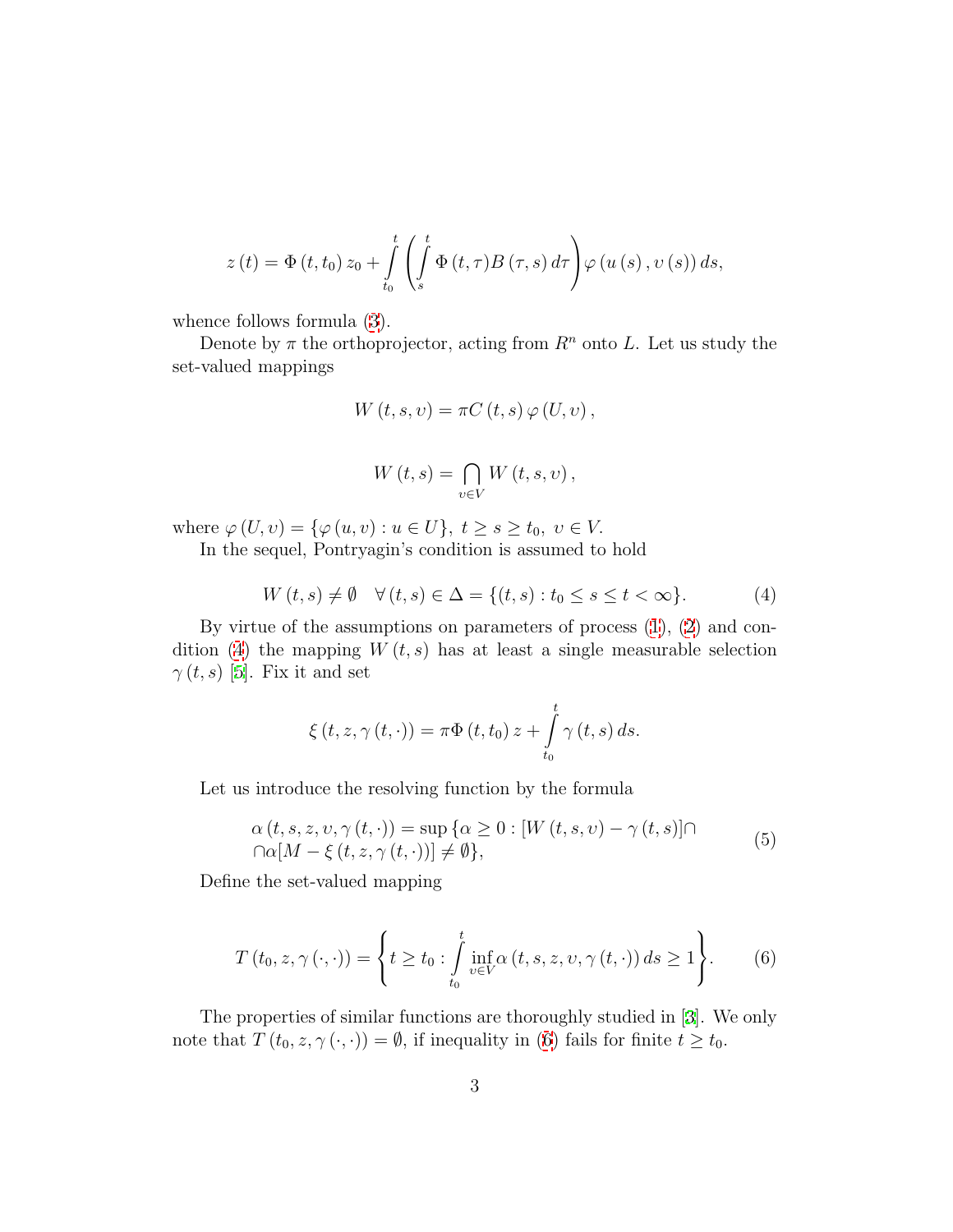### 4 Theorem

Letfor the game problem  $(1)$  $(1)$  $(1)$ ,  $(2)$  $(2)$  $(2)$  Pontryagin's condition hold.

Then, if a measurable selection  $\gamma(t,s) \in W(t,s)$ ,  $(t,s) \in \Delta$  exists such that  $T \in T(t_0, z_0, \gamma(\cdot, \cdot)) \neq \emptyset$  then a trajectory of the process [\(1\)](#page-0-0) may be brought in a finite time from the initial state  $(t_0, z_0)$  to set [\(2](#page-1-0)). In so doing the first player employs quasi-strategies.

Theproof is conducted by the scheme, presented in [[3\]](#page-5-2).

By way of illustration below is given a simple example.

## <span id="page-3-0"></span>5 Model Example

Let  $A(t) \equiv 0$ ,  $B(t, s) \equiv E$ ,  $\varphi(u, v) = u - v$ ,  $M^* = \{0\}$ ,  $U = aS$ ,  $a > 1$ ,  $V = S$ , where S is a square ball in  $R<sup>n</sup>$ , centered at the origin. Set  $t_0 = 0$ .

Thus, a trajectory of the process

$$
\frac{dz}{dt} = \int_{0}^{t} \left( u\left(s\right) - v\left(s\right) \right) ds, \ u \in aS, \ v \in S,
$$

should be brought in a finite time into the origin.

In our case  $M_0 = \{0\}$  and  $M = \{0\}$  therefore  $L = R^n$  and the orthoprojector  $\pi$  is an operator of identical transform and defined by the unit matrix. In the turn, since  $A(t) \equiv 0$  then  $\Phi(t, 0) = E$ .

Then  $C(t, s) = (t - s) E$  and the following presentation for the set-valued mapping is true

$$
W(t, s, v) = (t - s) (aS - v),
$$

$$
W(t,s) = (t - s) (a - 1) S.
$$

Therefore Pontryagin's condition holds if  $a \geq 1$  and  $(t, s) \in \Delta$ . Since  $0 \in W(t, s), (t, s) \in \Delta$  $0 \in W(t, s), (t, s) \in \Delta$  $0 \in W(t, s), (t, s) \in \Delta$  then we can pick  $\gamma(t, s) \equiv 0$ . From formula ([5\)](#page-2-2) we deduce that function  $\alpha(t, s, z, v, 0)$  appears as the greatest root of the quadratio equation

$$
||(t-s) v - \alpha z|| = (t-s) a
$$

and has the form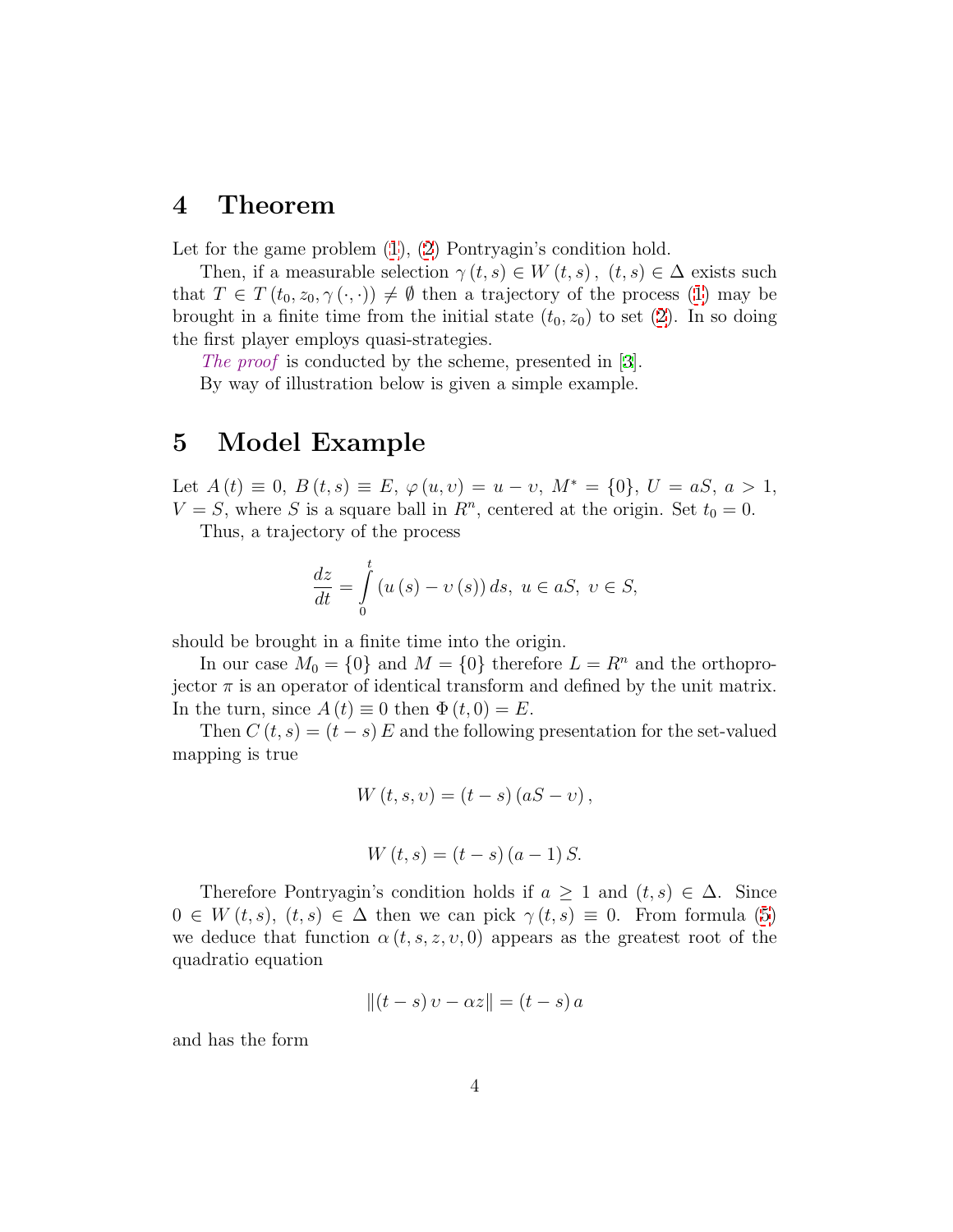$$
\alpha(t,s,z,v,0)=(t-s)\,\alpha(z,v)\,,
$$

where

$$
\alpha(z,v) = \frac{(z,v) + \sqrt{(z,v)^2 + ||z|| (a^2 - ||v||^2)}}{||z||^2}.
$$

Minimum of function  $\alpha(z,v)$  in v is furnished by the element  $v = -\frac{z}{\|z\|}$ . Then

$$
\min_{v \le 1} (t, s, z, v, 0) = (t - s) \frac{a - 1}{\|z\|}
$$

and therefore

$$
t_* = \min\left\{t \ge 0 : t \in T(0, z, 0)\right\}
$$

is a root of the equation

$$
\int_{0}^{t} (t - s) \frac{a - 1}{\|z\|} ds = 1.
$$

Thus,

$$
t_* = \left(\frac{2\|z\|}{a-1}\right)^{\frac{1}{2}}.
$$

Note[[3\]](#page-5-2) that in the case of simple motions

$$
\frac{dz}{dt} = u - v, \ u \in aS, \ v \in S,
$$

the time of hitting the origin is given by the expression

$$
t^* = \frac{\|z\|}{a-1}.
$$

One can easy see that times  $t_*$  and  $t^*$  differ essentially.